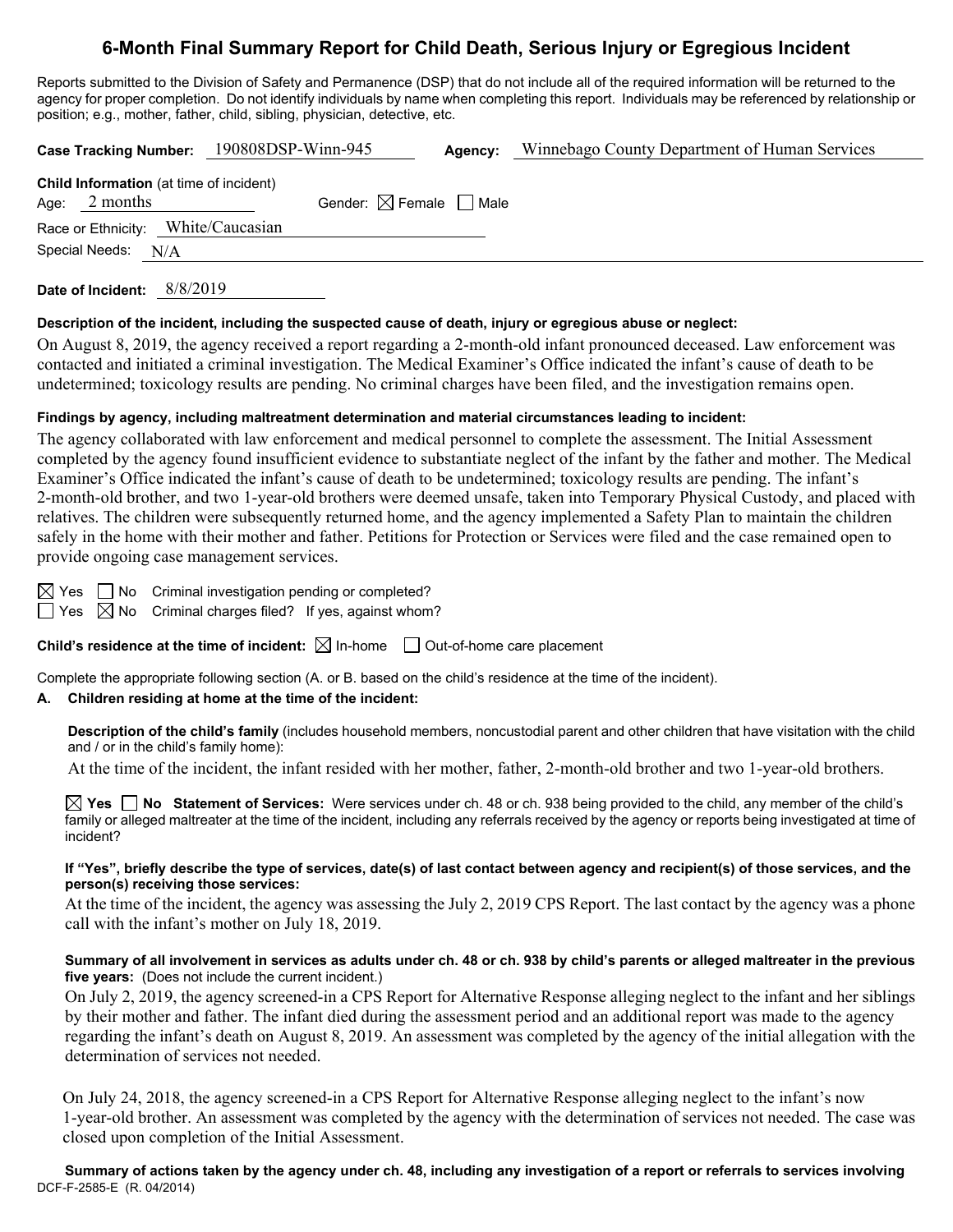**the child, any member of the child's family living in this household and the child's parents and alleged maltreater.** (Does not include the current incident.)

(Note: Screened out reports listed in this section may include only the date of the report, screening decision, and if a referral to services occurred at Access. Reports that do not constitute a reasonable suspicion of maltreatment or a reason to believe that the child is threatened with harm are not required to be screened in for an Initial Assessment, and no further action is required by the agency.)

On July 2, 2019, the agency screened-in a CPS Report for Alternative Response alleging neglect to the infant and her siblings by their mother and father. The infant died during the assessment period and an additional report was made to the agency regarding the infant's death on August 8, 2019. An assessment was completed by the agency of the initial allegation with the determination of services not needed.

On July 25, 2018, the agency screened-out a CPS Report.

 On July 24, 2018, the agency screened-in a CPS Report for Alternative Response alleging neglect to the infant's now 1-year-old brother. An assessment was completed by the agency with the determination of services not needed. The case was closed upon completion of the Initial Assessment.

#### **Summary of any investigation involving the child, any member of the child's family and alleged maltreater conducted under ch. 48 and any services provided to the child and child's family since the date of the incident:**

The agency collaborated with law enforcement and medical personnel to complete the assessment. The Initial Assessment completed by the agency found insufficient evidence to substantiate neglect of the infant by the father and mother. The Medical Examiner's Office indicated the infant's cause of death to be undetermined; toxicology results are pending. The infant's 2-month-old brother, and two 1-year-old brothers were deemed unsafe, taken into Temporary Physical Custody, and placed with relatives. The children were subsequently returned home, and the agency implemented a Safety Plan to maintain the children safely in the home with their mother and father. Petitions for Protection or Services were filed and the case remained open to provide ongoing case management services.

## **B. Children residing in out-of-home care (OHC) placement at time of incident:**

#### **Description of the OHC placement and basis for decision to place child there:** N/A

#### **Description of all other persons residing in the OHC placement home:**

N/A

**Licensing history:** Including type of license, duration of license, summary of any violations by licensee or an employee of licensee or other actions that constitute a substantial failure to protect and promote the welfare of the child. N/A

|             | Summary of any actions taken by agency in response to the incident: (Check all that apply.) |  |                                                   |  |
|-------------|---------------------------------------------------------------------------------------------|--|---------------------------------------------------|--|
| $\boxtimes$ | Screening of Access report                                                                  |  | Attempted or successful reunification             |  |
|             | Protective plan implemented                                                                 |  | Referral to services                              |  |
|             | Initial assessment conducted                                                                |  | Transportation assistance                         |  |
| NNNNI       | Safety plan implemented                                                                     |  | Collaboration with law enforcement                |  |
|             | Temporary physical custody of child                                                         |  | Collaboration with medical professionals          |  |
|             | Petitioned for court order / CHIPS (child in need of                                        |  | Supervised visitation                             |  |
|             | protection or services)                                                                     |  | Case remains open for services                    |  |
|             | Placement into foster home                                                                  |  | Case closed by agency                             |  |
| $\boxtimes$ | <b>Placement with relatives</b>                                                             |  | Initiated efforts to address or enhance community |  |
|             | Ongoing Services case management                                                            |  | collaboration on CA/N cases                       |  |
|             |                                                                                             |  | Other (describe):                                 |  |

# **FOR DSP COMPLETION IF RECORD OR ON-SITE REVIEW WAS UNDERTAKEN:**

#### **Summary of policy or practice changes to address issues identified based on the record or on-site review of the incident:**

Under the Child Welfare Disclosure Act (Section 48.981(7)(cr), Stats.), the Department of Children and Families' (DCF) Division of Safety and Permanence (DSP) completes an initial review of the agency's practice for each case reported under the Act. A further practice review has been completed for case #190808DSP-Winn-945. As a result of this review process, the DSP did not determine policy or practice changes were needed.

**Recommendations for further changes in policies, practices, rules or statutes needed to address identified issues based on the**